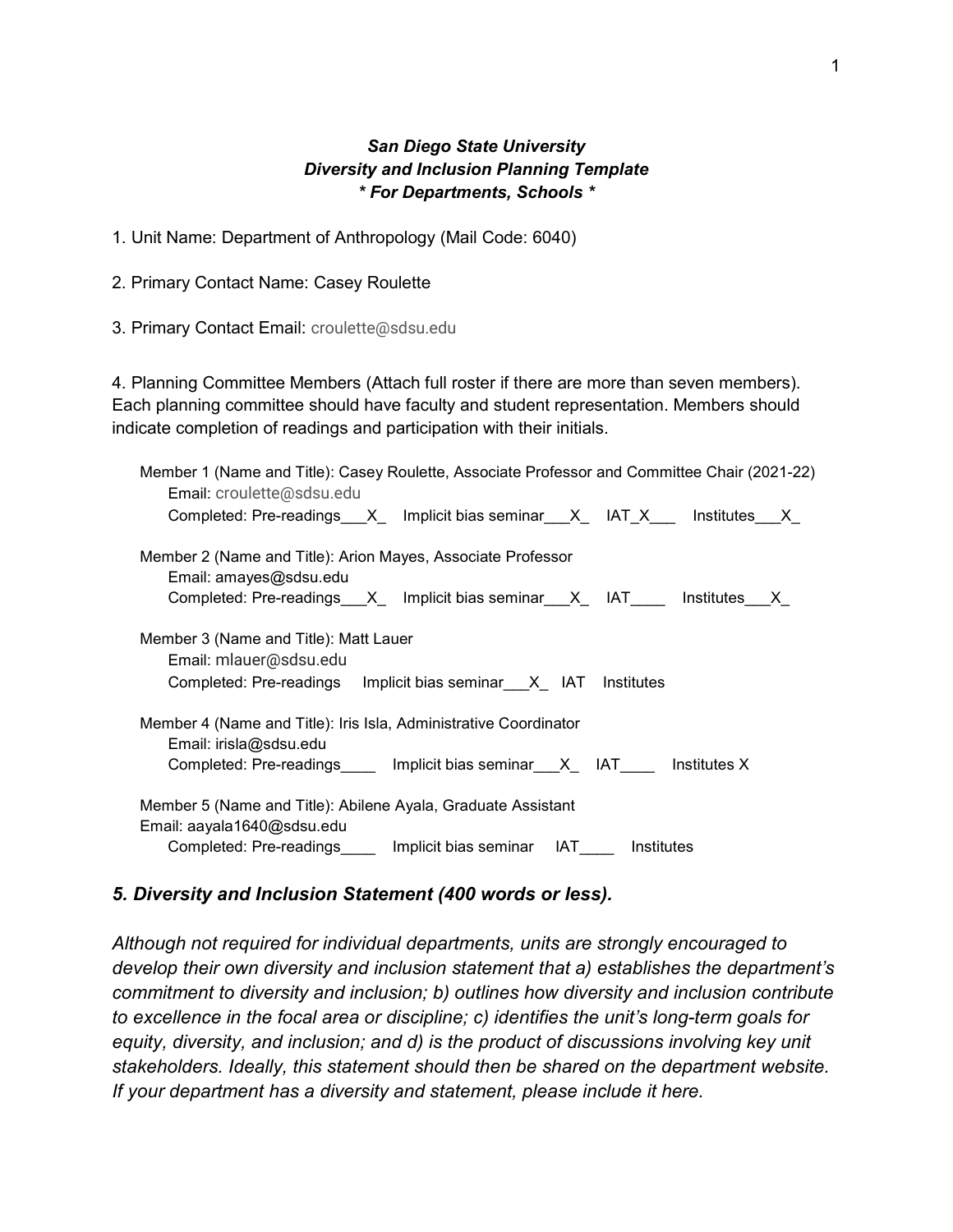We in the Department of Anthropology at San Diego State University pledge to apply our professional research, scholarship, practice, and teaching to overturning the deeply entrenched institutional sources of inequality based on race, ethnicity, gender, sexuality, religion, nationality, age, ability, and other categories. We support the American Anthropological Association's call to use anthropological research, scholarship, teaching, and practice in service of dismantling institutions of colonization and helping to redress histories of oppression and exploitation. We are committed to actively promoting a climate and culture of equity and inclusion within our discipline and institutions that is reflected in our hiring, mentorship, teaching pedagogy, research, professional service, and public engagement. We also support the statements on race made by the [American Anthropological Association,](https://www.americananthro.org/ConnectWithAAA/Content.aspx?ItemNumber=2583) the [American](https://physanth.org/about/position-statements/aapa-statement-race-and-racism-2019/)  [Association of Biological Anthropologists,](https://physanth.org/about/position-statements/aapa-statement-race-and-racism-2019/) the [Society for American Archaeologists,](https://www.saa.org/career-practice/saa-statements-guidelines/statement-details/2020/06/02/saa-joins-the-national-call-for-comprehensive-justice) and the [Association of Black Anthropologists.](http://aba.americananthro.org/aba-statement-against-police-violence-and-anti-black-racism-3/) Specifically, we acknowledge that human variation exists on a spectrum that cannot be divided into biological races; and that we are more alike than we are different. Present-day inequalities between socalled "racial" groups are therefore not consequences of biological inheritance but products of historical and contemporary social, economic, education, and political circumstances. We also acknowledge that although "race" is not a scientific, biological fact, the way "races" are treated politically and culturally has real, measurable effects on health and wellbeing. We have a professional responsibility to stand with individuals and groups who are or have been marginalized, excluded, or harmed based on inequalities of power or beliefs about human difference.

## *7. Planned Curricular Changes*

In Summer 2020, each department was charged with reviewing existing coursework and/or developing new curricula to advance racial and social justice, anti-racism, and cultural diversity across the curriculum. Please report on the changes that have been made or proposed for your department.

The Department of Anthropology has identified several areas for Planned (or Proposed) Curricular Changes (PCC) with the effort of advancing racial and social justice, antiracism, and cultural diversity.

- 1. (PCC1) Create breakout sections for our course with the largest enrollment and significant GPA gaps (Anth 101)
- 2. (PCC2): Curricular Redesign of two of our core classes.
- 3. (PCC3): Revision of Graduate Student Learning Outcomes and Review of Undergraduate Learning Outcomes.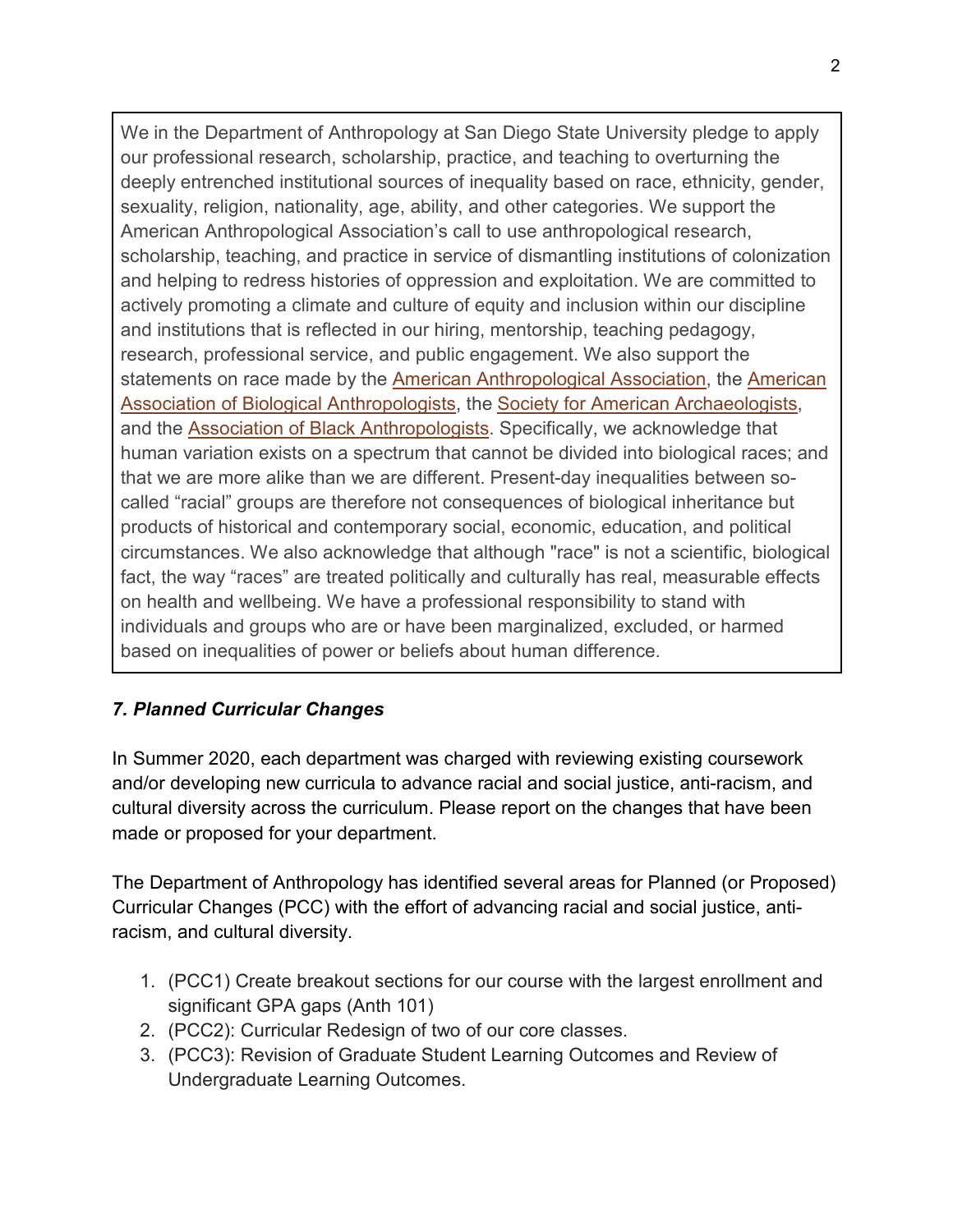- 4. (PCC4): Student workshops on anti-racism and social injustice within Anthropology as part of newly required 1-unit ANTH 499 course for undergraduate anthropology majors.
- 5. (PCC5): Better data collection from exit surveys and targeted questions around social justice issues which will be used to inform curricular changes around the issues of racial and social justice, anti-racism, and cultural diversity.
- 6. (PCC6): Further data exploration of performance gaps in our large courses and strategies to improve student performance.
- 7. (PCC7): Resource checklist for faculty and staff.

Details of each of the PCCs are as follows:

- 1. We propose to create breakout sections for our largest class, Anthropology 101: Human Biocultural Origins, which has a higher than average GPA gaps for both the Department of Anthropology and for the College of Arts and Letters. We envision adding additional 50 minute sections to the 3 hours of instruction. The breakout sections will be capped at 30 students and no new material will be presented, rather it will be a review and discussion session where URM groups will have the chance for a more intimate and direct learning experience. Anthropology graduate students (through TAships) will staff the breakout sessions and they will be required to complete implicit bias training and attend an orientation focused on DEI**.** In this way both our undergraduate students and graduate students, by receiving training, will benefit from this intervention. After two years of implementation we will assess the outcomes. This planned curricular change is listed as Intervention 6 in section 8.
- 2. We are currently undergoing a Curricular Redesign to enhance our majors' performance in ANTH 301 and 302, our two laboratory-based core courses. The redesign will also enhance our majors' performance in all follow-on courses that depend on them having mastered certain lab objectives. Because students from marginalized groups have historically struggled to meet the objectives of these laboratory-based classes more than others, the redesign will help address issues of racial equity and social justice within the program, and hopefully in the longterm our discipline/profession. This planned curricular change is listed as Intervention 2 in section 8.
- 3. We are currently revising our Graduate Student Learning Outcome to reflect the goals of Diversity, Equity, and Inclusion. The new Learning Outcome for Ethics now reads: "Be aware of the professional expectations and the societal responsibilities that dictate their ethical conduct in research and be able to identify and describe the hegemonic structures and practices that further social injustice and oppression." The DEI committee is also proposing a review of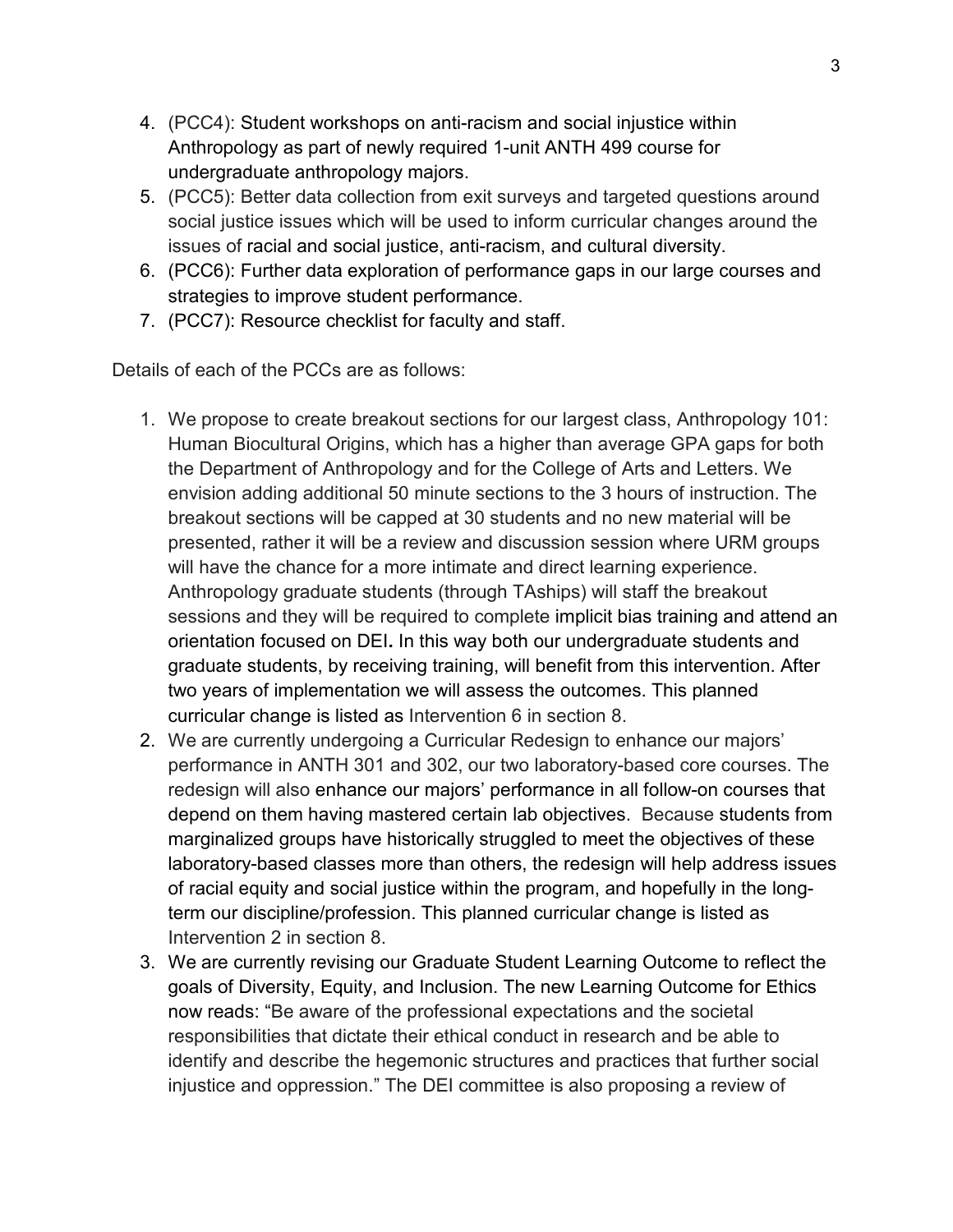Graduate course syllabi to ensure that courses either introduce students to and/or provide students the opportunity to develop and/or master knowledge and skills related to anthropological perspectives of hegemony and social injustice. We have already undertaken a review of undergraduate coursework, but are now also proposing to revise the Undergraduate Student Learning Outcomes to better reflect the University's, College's, and Department's dedication to reducing inequities and improving students' awareness of hegemonic structures and practices within societies. Undergraduate Student Learning Outcome #3 currently states: "Students will be able to: Describe and explain the ethics principles of anthropological professional associations as they relate to the work and engagement of anthropologists. Students' recognition of ethical responsibilities includes obligations to consultants and the people studied, respecting human diversity, and abiding by the ethical principles of the subfields of the anthropology and in their application." We are proposing to revise this learning goal to include the following: "Students' recognition of ethical responsibilities includes obligations to consultants and the people studied, respecting human diversity *while recognizing structural oppression and injustice*, and abiding by the ethical principles of the subfields of anthropology and in their application." These planned curricular changes are listed as Interventions 3 and 4 in section 8.

4. The Department is proposing to include lessons about social justice and antiracism within our newly required 1-unit Anthropology 499 course for Anthropology undergraduate majors. The DEI committee will work with the undergraduate advisor (who is the instructor of the 1-unit ANTH 499 course) to provide materials on social justice and anti-racism. For example, the American Association of Anthropology has numerous teaching and classroom resources on anti-racism

[\(https://www.americananthro.org/ParticipateAndAdvocate/Landing.aspx?ItemNu](https://www.americananthro.org/ParticipateAndAdvocate/Landing.aspx?ItemNumber=25744) [mber=25744\)](https://www.americananthro.org/ParticipateAndAdvocate/Landing.aspx?ItemNumber=25744) as does SDSU's Center for Teaching and Learning. These resources can also be used across our undergraduate curriculum to supplement the goals outlined in Planned Curricular Change #2, above. This planned curricular change is listed as Intervention 1 in section 8.

5. Our department has proposed using time and funding to develop targeted questions around social justice issues and to collect data from student exit surveys to inform our curricular changes. While anthropology has several courses dealing with racial and social justice and cultural diversity, we are interested in collecting student information that can shed light on issues of racial justice, anti-racism, and cultural diversity that are important and relevant to students. We have also proposed seeking graduate student(s) who could take on exploring student experiences of racial and social justice, anti-racism, and cultural diversity as their masters thesis research. The data would provide a more nuanced understanding of students' struggles with which we could then develop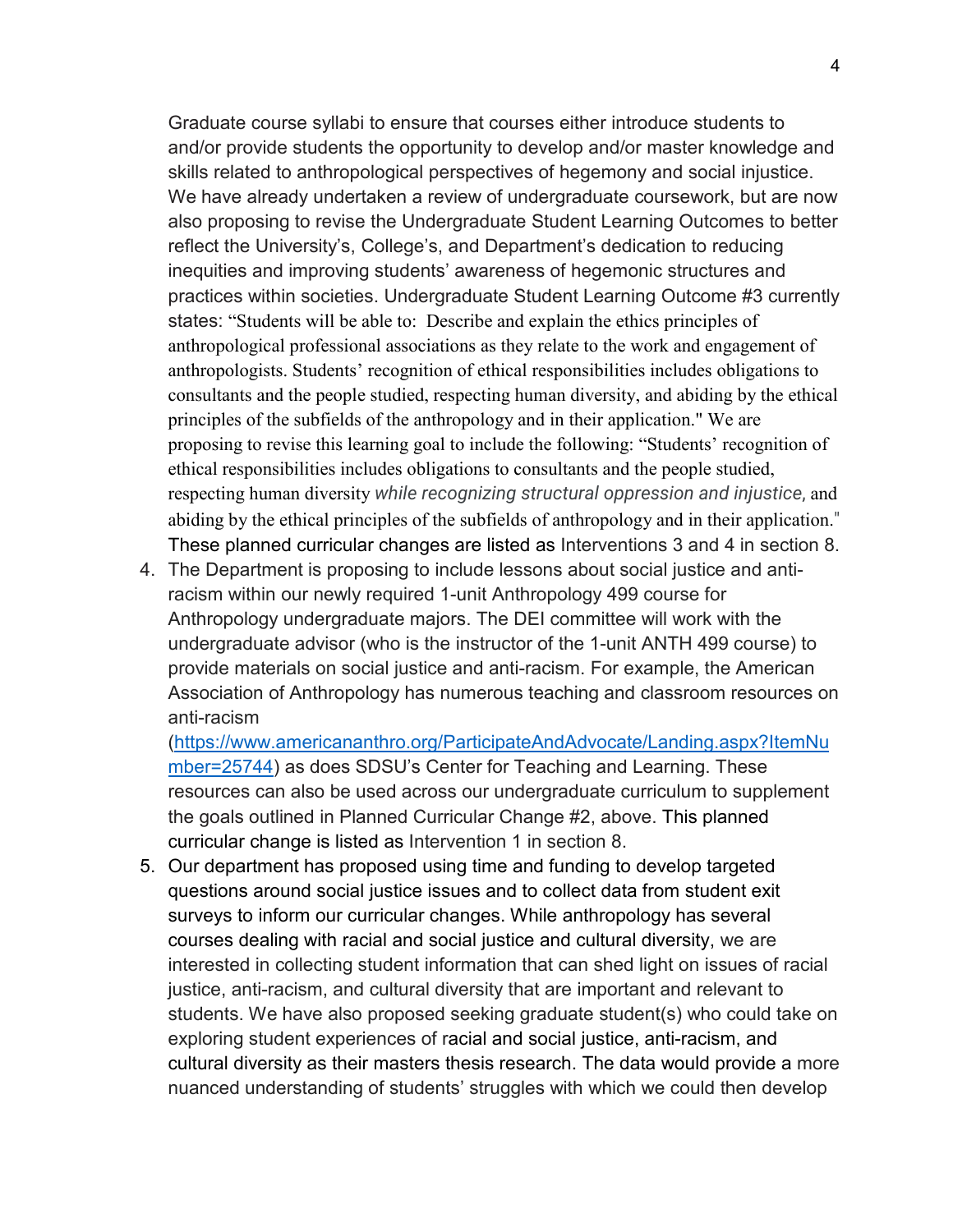more appropriate curricular changes and measures of student success. This planned curricular change is listed as Intervention 5 in section 8.

- 6. The DEI committee is proposing to explore further the variance in grade outcomes in ANTH 101 by section and modality, as well as reasons for GPA gaps in our other large courses. The DEI committee will brainstorm, develop, and propose to the Anthropology Faculty, a framework or strategy to help improve student performances in these large courses, which could include required learning modules that connect students with on-campus academic resources or workshops. This planned curricular change is listed as Intervention 7 in section 8.
- 7. We are also proposing to develop and make available a continually-updated resource checklist for instructors containing contacts and resources for students. The resource checklist would include contact information for a range of services and resources, including: mental health services, ESL and writing services, time management, food security, pregnancy, economic crises, etc. Faculty would share the checklist in our online course spaces, attached to our course syllabi, and posted in the Anthropology Department Office. This planned curricular change is listed as Intervention 8 in section 8.

#### *8. Planned Strategies and Interventions*

All colleges should have approved diversity plans by November 2020. Departments and schools should identify specific interventions that support the goals outlined in the college plans, including how the individual department or school will support the four strategies to improve equity-minded hiring. Departments and schools should also identify strategies to improve faculty competencies with equity-minded teaching practices and inclusive pedagogies, and to improve staff competences with inclusive support practices. For each intervention, departments should identify incentives, resources, and other factors that may affect the department's ability to successfully implement their intended strategies, as well as how you intend to address any challenges and a timeline for implementation.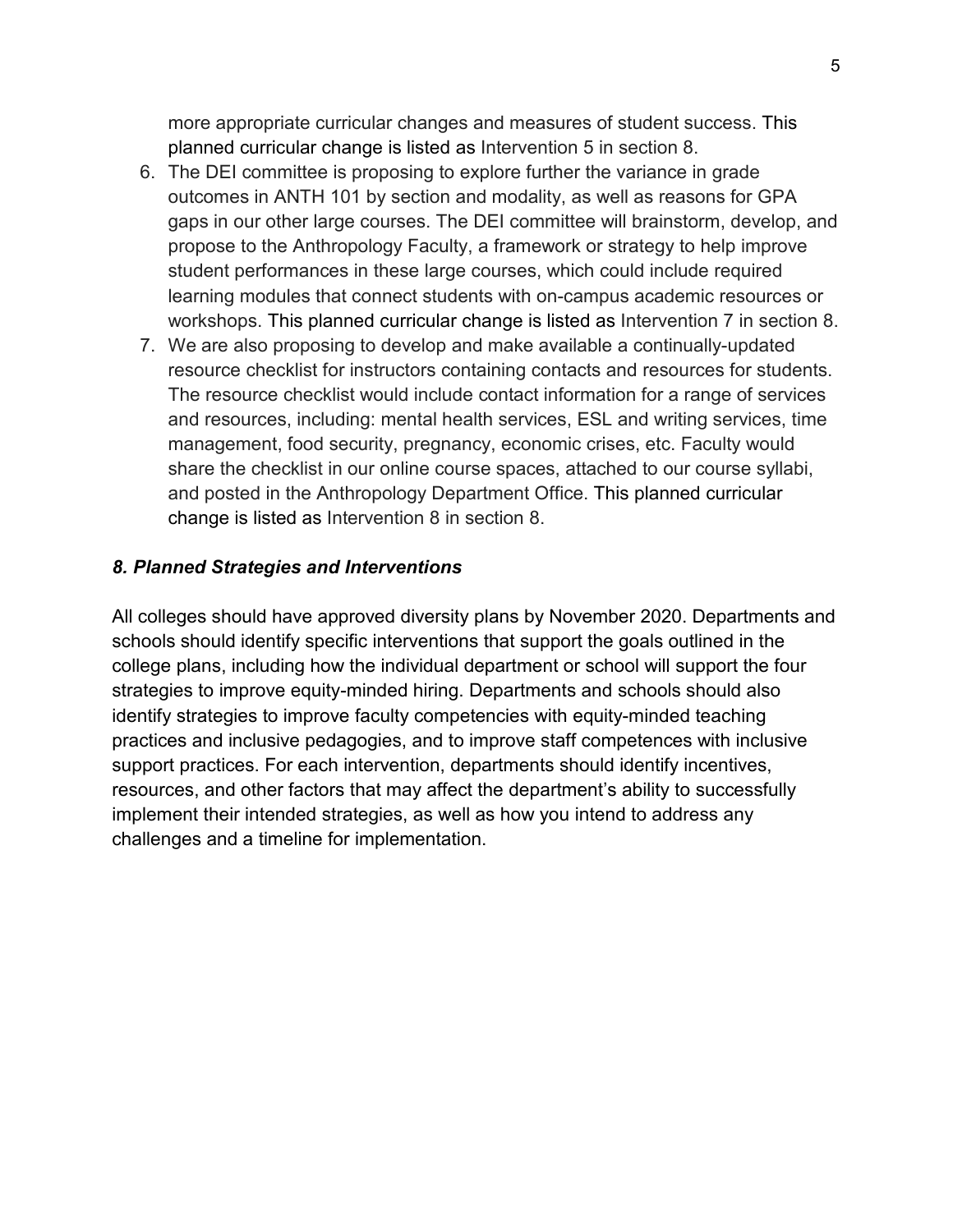|  |  |  |  |  | <b>Strategies and Interventions</b> |
|--|--|--|--|--|-------------------------------------|
|--|--|--|--|--|-------------------------------------|

| College /<br>Divisional<br>Goal | Intervention                                                                                                                                                                                      | Resources                                                                                                                                                   | Responsibility                                                                                                                                                                                                                                               | Assessment                                                                                                                                       |
|---------------------------------|---------------------------------------------------------------------------------------------------------------------------------------------------------------------------------------------------|-------------------------------------------------------------------------------------------------------------------------------------------------------------|--------------------------------------------------------------------------------------------------------------------------------------------------------------------------------------------------------------------------------------------------------------|--------------------------------------------------------------------------------------------------------------------------------------------------|
| Goal 1a:<br>Recruitment         | Intervention 1: Use<br><b>Building on Inclusive</b><br>Excellence (BIE) Criteria.                                                                                                                 | Not applicable; this is part<br>of the role of search<br>committee members.                                                                                 | The chair of the search committee will<br>be responsible for including the BIE<br>criteria in the job advertisement. The<br>search chair will also be responsible<br>for submitting the BIE Finalist<br>Candidate form as soon as finalists are<br>selected. | The BIE review committee<br>will not approve any<br>candidates who do not meet<br>the BIE criteria.                                              |
| Goal 1b:<br>Recruitment         | Intervention 2:<br>Require Inclusion<br>Representatives                                                                                                                                           | Not applicable; this<br>program is funded by the<br>Chief Diversity Officer.                                                                                | The search committee chair will recruit<br>an approved Inclusion Representative.                                                                                                                                                                             | The search committee chair<br>will submit a memo to the<br><b>College Diversity Council</b><br>detailing implementation of<br>this intervention. |
| Goal 1c:<br>Recruitment         | Intervention 3: Require<br>implicit bias training.                                                                                                                                                | This program is funded by<br>the Chief Diversity Officer.<br>Committee members will<br>need to invest two-three<br>hours to complete the<br>basic training. | The search committee chair is<br>responsible for confirming that all<br>members have participated in the<br>training prior to beginning review of<br>applications.                                                                                           | The search committee chair<br>will submit a memo to the<br><b>College Diversity Council</b><br>detailing implementation of<br>this intervention. |
| Goal 1d:<br>Recruitment         | Intervention 4: Improve<br>pool proportionality.<br>Beginning with searches<br>in AY2122, in cases<br>where pool<br>proportionality is not<br>reflective of terminal<br>degree holders within the | Committee chairs may<br>need training to interpret<br>the data and understand<br>appropriate actions to<br>increase pool<br>proportionality                 | The search committee chair is<br>responsible for submitting the pool<br>proportionality form, and any required<br>documentation, to Faculty and Staff<br>Diversity                                                                                           | The department will submit<br>an annual report to the<br><b>College Diversity Council</b><br>detailing implementation of<br>this intervention.   |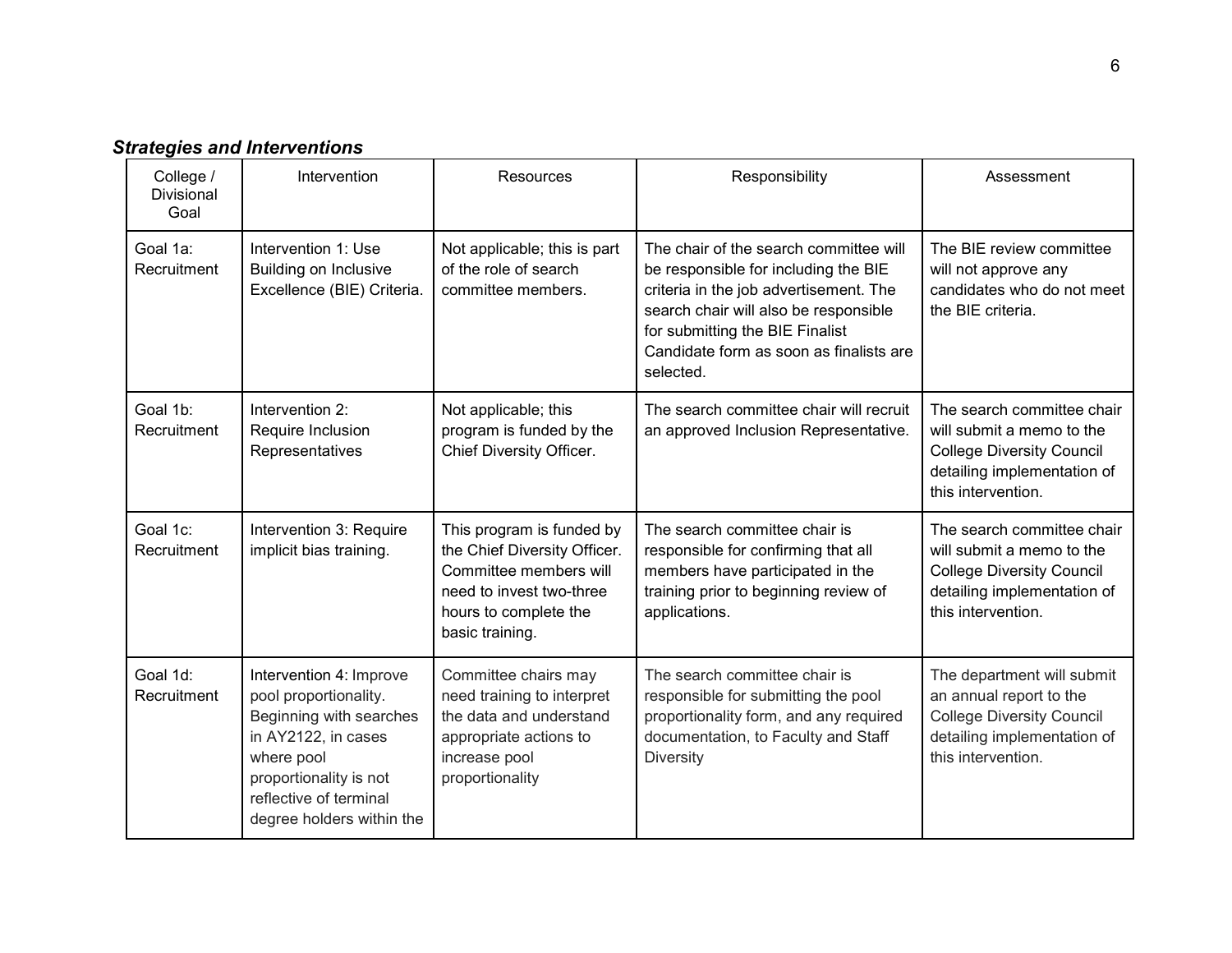|                                                                                      | field, the department of<br>Anthropology will require<br>the search committee to<br>specify actions that have<br>been taken to ensure a<br>representative pool.                                                                                |                                                                                                                                                                                                                                              |                                                                                                                                                                                                                                                                                                                                           |                                                                                                                                                                                                                                                                                      |
|--------------------------------------------------------------------------------------|------------------------------------------------------------------------------------------------------------------------------------------------------------------------------------------------------------------------------------------------|----------------------------------------------------------------------------------------------------------------------------------------------------------------------------------------------------------------------------------------------|-------------------------------------------------------------------------------------------------------------------------------------------------------------------------------------------------------------------------------------------------------------------------------------------------------------------------------------------|--------------------------------------------------------------------------------------------------------------------------------------------------------------------------------------------------------------------------------------------------------------------------------------|
| Goal 2a:<br>Retention and<br>Improving<br>Climate                                    | Intervention 1: Establish<br>a Department Diversity,<br>Inclusion, and Equity<br>(DEI) Committee.                                                                                                                                              | Committee members will<br>need time to attend<br>meetings and complete<br>any associated tasks.                                                                                                                                              | The dept. DEI committee will designate<br>a chair to convene the committee. The<br>committee chair will establish a regular<br>schedule of meetings and coordinate<br>the work of the committee.                                                                                                                                          | The dept. DEI committee<br>chair will submit an annual<br>report to the College<br><b>Diversity Council detailing</b><br>activities and progress on<br>implementation of all plan<br>interventions.                                                                                  |
| Goal 2b:<br><b>Retention and</b><br>Improving<br>Climate                             | Intervention 2: Require<br>implicit bias training for<br>RTP committee<br>members                                                                                                                                                              | This program is funded by<br>the Chief Diversity Officer.<br><b>RTP Committee members</b><br>will need to invest at least<br>two hours to complete the<br>basic training.                                                                    | The department chair is responsible for<br>confirming that all those involved in<br>RTP have participated in the training<br>within the last two years, prior to<br>beginning review of files.                                                                                                                                            | The department chair will<br>submit an annual report to<br>the College Diversity<br>Council detailing<br>implementation of this<br>intervention.                                                                                                                                     |
| Goal 2c:<br>Retention and<br>Improving<br>Climate &<br>Improve Staff<br>Competencies | Intervention 3:<br>Encourage additional<br>participation in<br>professional learning<br>about inclusive<br>communication, with the<br>goal of improving<br>departmental<br>communications,<br>including events and<br>meetings, with inclusive | Trainings are provided by<br>Campus Diversity and<br>other campus units; DEI<br>committee members will<br>need time at meetings for<br>discussion and planning.<br>Faculty and staff may need<br>guidance about how to<br>develop materials. | The dept. DEI committee will be<br>responsible for compiling information<br>on appropriate trainings and<br>disseminating this information to all<br>faculty and staff; they are also<br>responsible for developing a plan for<br>improving inclusive communication<br>within the department and sharing the<br>plan with the department. | The dept. DEI committee<br>Chair will submit an annual<br>report to the College<br><b>Diversity Council detailing</b><br>implementation of this<br>intervention, including the<br>number and cumulative<br>percentage of faculty and<br>staff who have participated<br>in trainings. |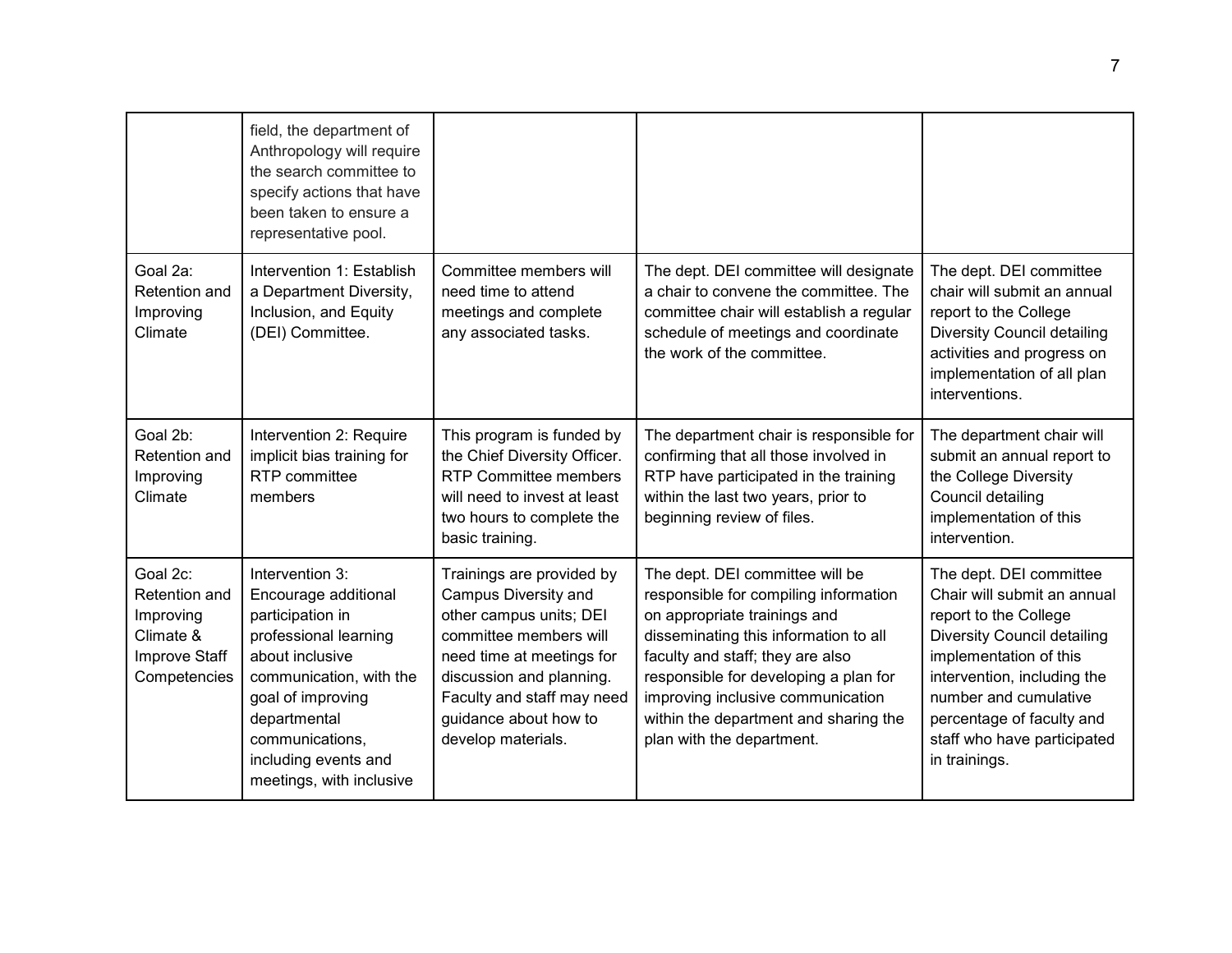|                                                   | communication<br>techniques.                                                                                                                                                           |                                                                                                                                                                                                                                                     |                                                                                                                                                                                                 |                                                                                                                                                  |
|---------------------------------------------------|----------------------------------------------------------------------------------------------------------------------------------------------------------------------------------------|-----------------------------------------------------------------------------------------------------------------------------------------------------------------------------------------------------------------------------------------------------|-------------------------------------------------------------------------------------------------------------------------------------------------------------------------------------------------|--------------------------------------------------------------------------------------------------------------------------------------------------|
| Goal 2d:<br>Retention and<br>Improving<br>Climate | Intervention 4: New<br>committee allocation<br>system to support equity<br>in committee<br>participation.                                                                              | Faculty will need time at a<br>Fall faculty meeting to<br>assign work-loads for<br>committee work for the<br>year; no additional<br>resources will be needed                                                                                        | The department chair is responsible for<br>ensuring that committees are ranked<br>and that assignment of committee<br>work is equitable.                                                        | The department chair will<br>submit an annual report to<br>the College Diversity<br>Council detailing<br>implementation of this<br>intervention. |
| Goal 2e:<br>Retention and<br>Improving<br>Climate | Intervention 5: Invite<br>Professor of Equity to<br>Department Retreat.                                                                                                                | Time will be set aside<br>during the Fall Department<br>Retreat for faculty and staff<br>together working with the<br>Professors of Equity on<br>climate, retention, and<br>students success.<br>https://sacd.sdsu.edu/cie/p<br>rofessors-of-equity | The department chair is responsible for<br>inviting POE and setting retreat<br>agenda.                                                                                                          | The department chair will<br>submit an annual report to<br>the College Diversity<br>Council detailing<br>implementation of this<br>intervention. |
| Goal 3a:<br>Student<br>Support                    | Intervention 1: Include<br>lessons about social<br>justice and anti-racism<br>within our newly required<br>1-unit Anthropology 499<br>course for Anthropology<br>undergraduate majors. | Faculty and staff may need<br>guidance about how to<br>develop materials through<br>such groups as SDSU's<br>Center for Teaching and<br>Learning.                                                                                                   | The department DEI committee will<br>work with the undergraduate advisor<br>(who is the instructor of the 1-unit<br>ANTH 499 course) to provide materials<br>on social justice and anti-racism. | The dept. DEI committee<br>will submit report to the<br><b>College Diversity Council</b><br>detailing implementation of<br>this intervention     |
| Goal 3b:<br><b>Student</b><br>Support             | Intervention 2:<br>Curriculum redesign in<br>ANTH 301 and 302, our<br>two lab-based courses.<br>Because students from<br>marginalized groups<br>have historically                      | Faculty and staff may need<br>guidance about how to<br>make these changes.                                                                                                                                                                          | The dept. DEI committee will be<br>responsible for working with instructors<br>in Anth 301 and Anth 302 to complete<br>these changes.                                                           | The dept. DEI committee<br>will submit a report to the<br><b>College Diversity Council</b><br>detailing implementation of<br>this intervention.  |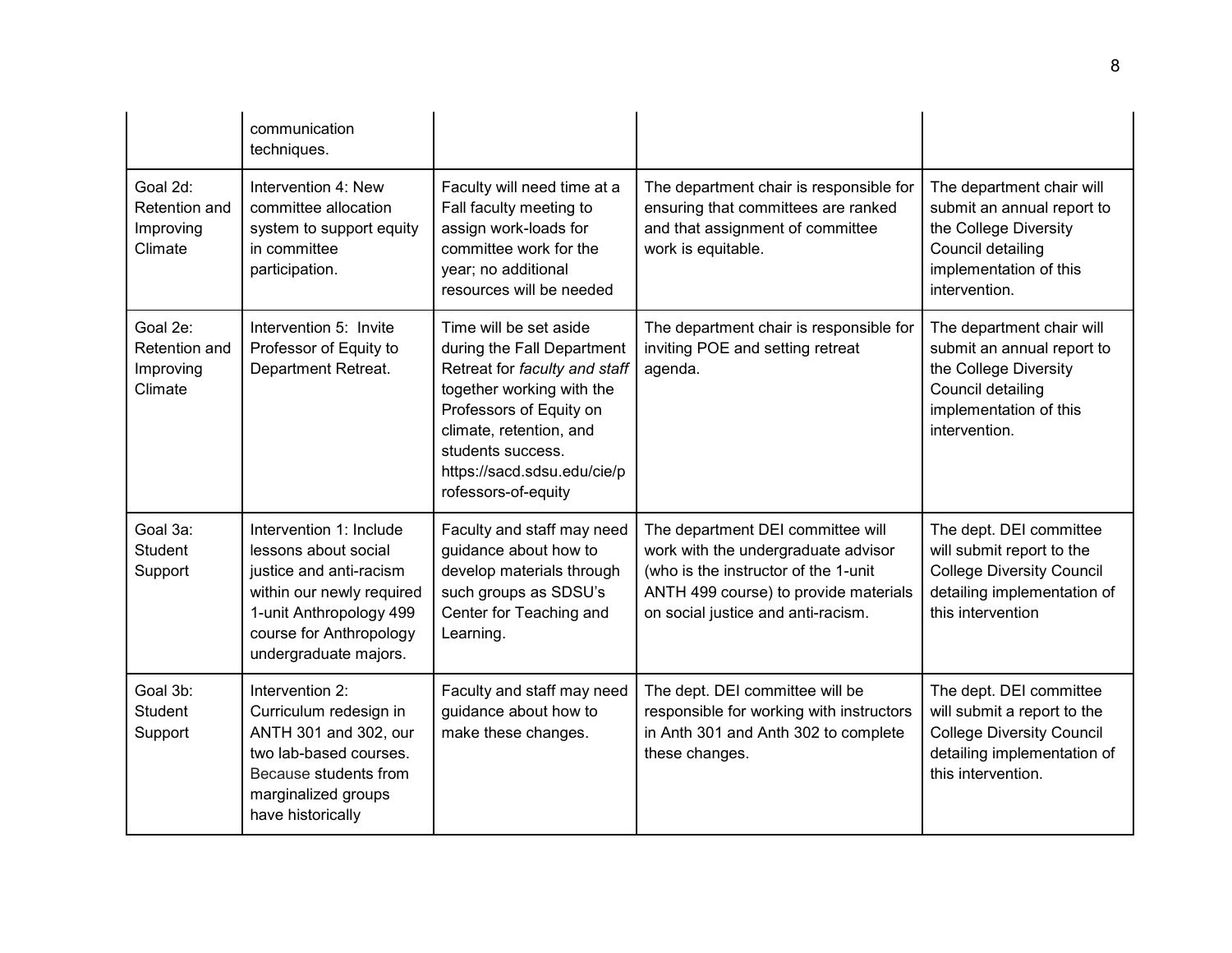|                                       | struggled to meet the<br>objectives of these<br>laboratory-based classes<br>more than others, the<br>redesign will help<br>address issues of racial<br>equity and social justice<br>within the program,                                                                                   |                                                                           |                                                                                                   |                                                                                                                                                         |
|---------------------------------------|-------------------------------------------------------------------------------------------------------------------------------------------------------------------------------------------------------------------------------------------------------------------------------------------|---------------------------------------------------------------------------|---------------------------------------------------------------------------------------------------|---------------------------------------------------------------------------------------------------------------------------------------------------------|
| Goal 3c:<br><b>Student</b><br>Support | Intervention 3: Revise<br><b>Graduate Student</b><br>Learning Outcomes to<br>reflect the goals of<br>Diversity, Equity, and<br>Inclusion                                                                                                                                                  | Faculty and staff may need<br>guidance about how to<br>develop materials. | The dept. DEI committee will work with<br>the Graduate advisor to make these<br>changes           | The dept. DEI committee<br>will submit a report to the<br><b>College Diversity Council</b><br>detailing implementation of<br>this intervention.         |
| Goal 3d:<br><b>Student</b><br>Support | Intervention 4: Revise<br>Undergraduate Student<br>Learning Outcomes to<br>reflect the goals of<br>Diversity, Equity, and<br>Inclusion                                                                                                                                                    | Faculty and staff may need<br>guidance about how to<br>develop materials. | The department DEI Committee will<br>work with the Undergraduate advisor<br>to make these changes | The dept. DEI committee<br>will submit a report to the<br><b>College Diversity Council</b><br>detailing implementation of<br>this intervention.         |
| Goal 3e:<br><b>Student</b><br>Support | Intervention 5: Develop<br>targeted questions<br>around social justice<br>issues and to collect data<br>from student exit surveys<br>to inform our curricular<br>changes. The data would<br>provide a more nuanced<br>understanding of<br>students' struggles with<br>which we could then | Faculty and staff may need<br>guidance about how to<br>develop materials. | The department DEI committee will be<br>responsible for developing and<br>implementing.           | The department DEI<br>committee<br>will submit a report to the<br><b>College Diversity Council</b><br>detailing implementation of<br>this intervention. |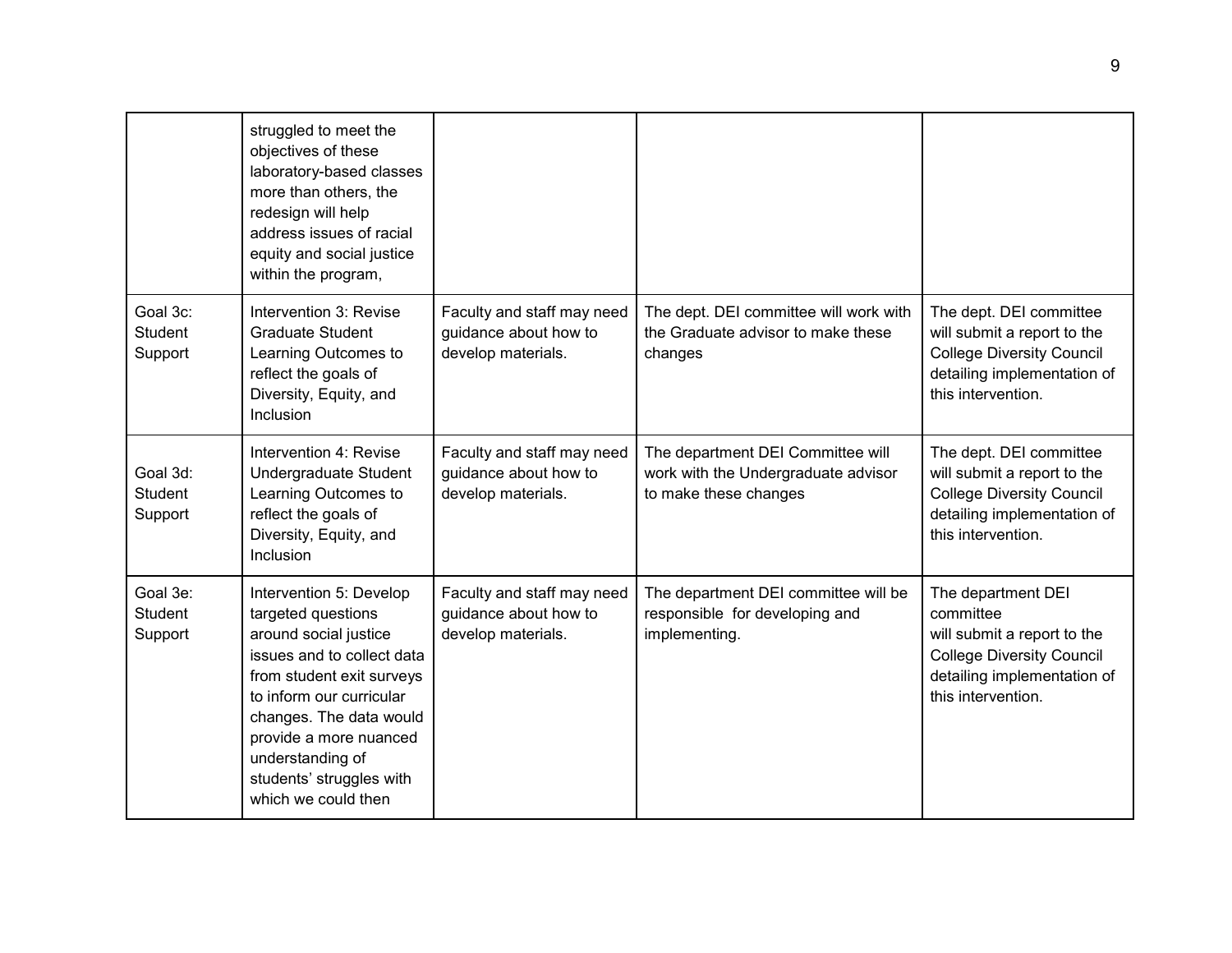|                                       | develop more<br>appropriate curricular<br>changes and measures<br>of student success.                                                                                                                                                                                                                                                                                                              |                                                                                                                                                                                  |                                                                                                                                                                      |                                                                                                                                                                             |
|---------------------------------------|----------------------------------------------------------------------------------------------------------------------------------------------------------------------------------------------------------------------------------------------------------------------------------------------------------------------------------------------------------------------------------------------------|----------------------------------------------------------------------------------------------------------------------------------------------------------------------------------|----------------------------------------------------------------------------------------------------------------------------------------------------------------------|-----------------------------------------------------------------------------------------------------------------------------------------------------------------------------|
| Goal 3f:<br><b>Student</b><br>Support | Intervention 6: Create<br>breakout sections for the<br>sections of our largest<br>class, Anthropology 101:<br><b>Human Biocultural</b><br>Origins. This course has<br>a higher than average<br>GPA gap. Will provide<br>URM groups the chance<br>for a more intimate<br>learning experience.<br>Anthropology graduate<br>students will staff the<br>breakout sessions and<br>receive DEI training. | TAships for the graduate<br>students to staff the<br>breakout sessions.                                                                                                          | The department DEI committee will be<br>responsible for developing the<br>curriculum for an orientation session<br>for the graduate students that focuses<br>on DEI. | The department DEI<br>committee<br>will submit a report to the<br><b>College Diversity Council</b><br>detailing the implementation<br>and outcomes of this<br>intervention. |
| Goal 3g:<br><b>Student</b><br>Support | Intervention 7: Further<br>examine variance in<br>grade outcomes in ANTH<br>101 by section and<br>modality, as well as<br>reasons for GPA gaps in<br>our other large courses.                                                                                                                                                                                                                      | Committee members will<br>need time to attend<br>meetings and complete<br>any associated tasks.<br>Faculty and staff may need<br>guidance about how to<br>develop interventions. | The department DEI committee will be<br>responsible for developing and<br>implementing.                                                                              | The department DEI<br>committee<br>will submit a report to the<br><b>College Diversity Council</b><br>detailing implementation of<br>this intervention.                     |
| Goal 3h:<br><b>Student</b><br>Support | Intervention 8:<br>Continually-updated<br>resource checklist<br>containing contacts and<br>resources for students.                                                                                                                                                                                                                                                                                 | Committee members will<br>need time to attend<br>meetings and complete<br>any associated tasks.                                                                                  | The department DEI committee will be<br>responsible for developing and<br>implementing.                                                                              | The department DEI<br>committee will submit a<br>report to the College<br><b>Diversity Council detailing</b>                                                                |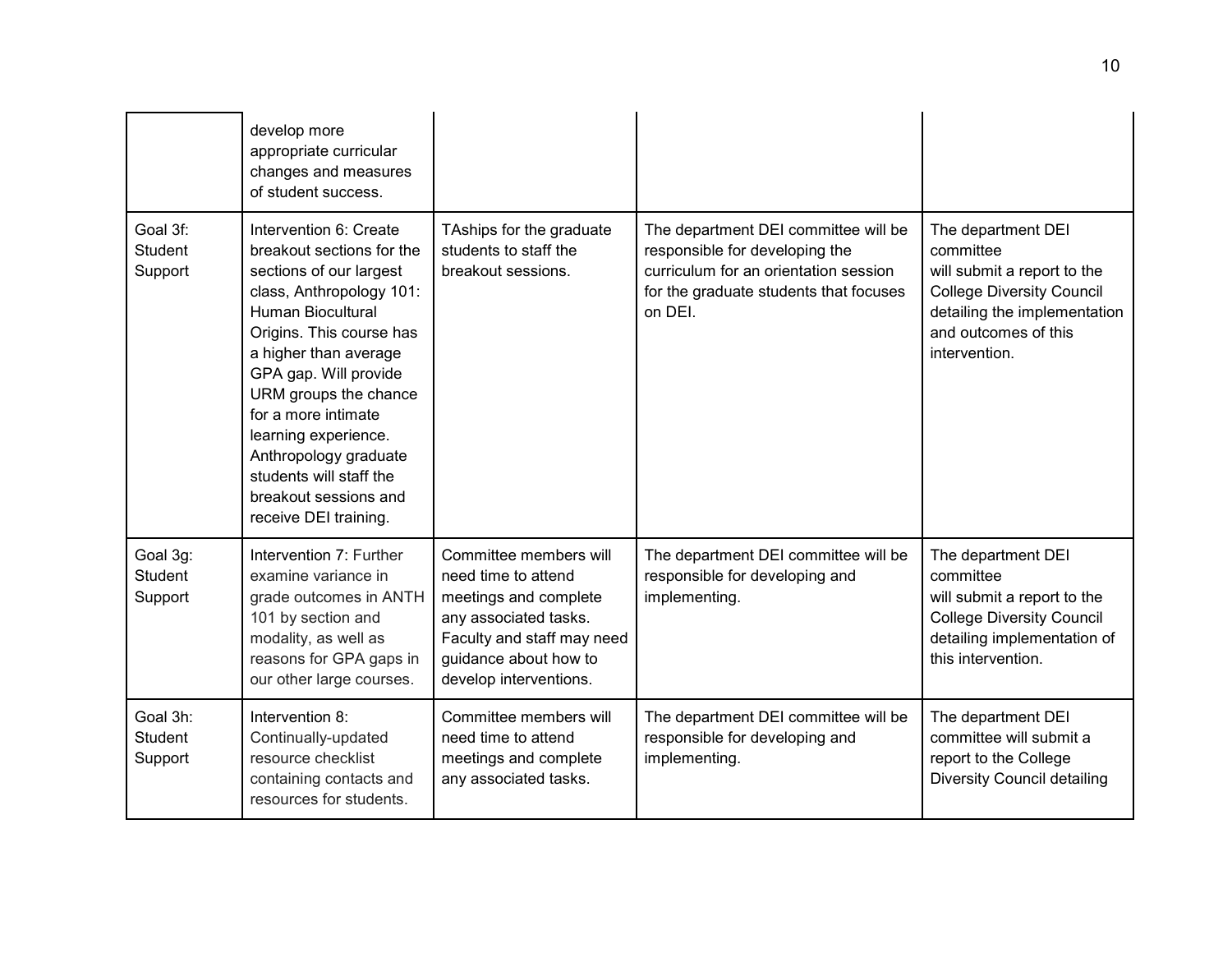|                                |                                                                                                                                                                                                                                                                                         |                                                                                                                                                                             |                                                                                                                                                                         | implementation of this<br>intervention.                                                                                                                                                                                                                                       |
|--------------------------------|-----------------------------------------------------------------------------------------------------------------------------------------------------------------------------------------------------------------------------------------------------------------------------------------|-----------------------------------------------------------------------------------------------------------------------------------------------------------------------------|-------------------------------------------------------------------------------------------------------------------------------------------------------------------------|-------------------------------------------------------------------------------------------------------------------------------------------------------------------------------------------------------------------------------------------------------------------------------|
| Goal 3i:<br>Student<br>Support | Encourage faculty and<br>staff to participate in<br>additional training on<br>equity-minded teaching<br>practices and inclusive<br>pedagogies; develop a<br>resource checklist for<br>faculty that is focused on<br>equity-minded teaching<br>and pedagogies, and<br>related resources. | Trainings are provided by<br>Campus Diversity and<br>other campus units;<br>Committee members will<br>need time to attend<br>meetings and complete<br>any associated tasks. | The dept. DEI committee will be<br>responsible for compiling information<br>on appropriate trainings and<br>disseminating this information to all<br>faculty and staff; | The dept. DEI committee<br>Chair will submit an annual<br>report to the College<br>Diversity Council detailing<br>implementation of this<br>intervention, including the<br>number and cumulative<br>percentage of faculty and<br>staff who have participated<br>in trainings. |

*Note: Used with permission from SDSU CCEAL*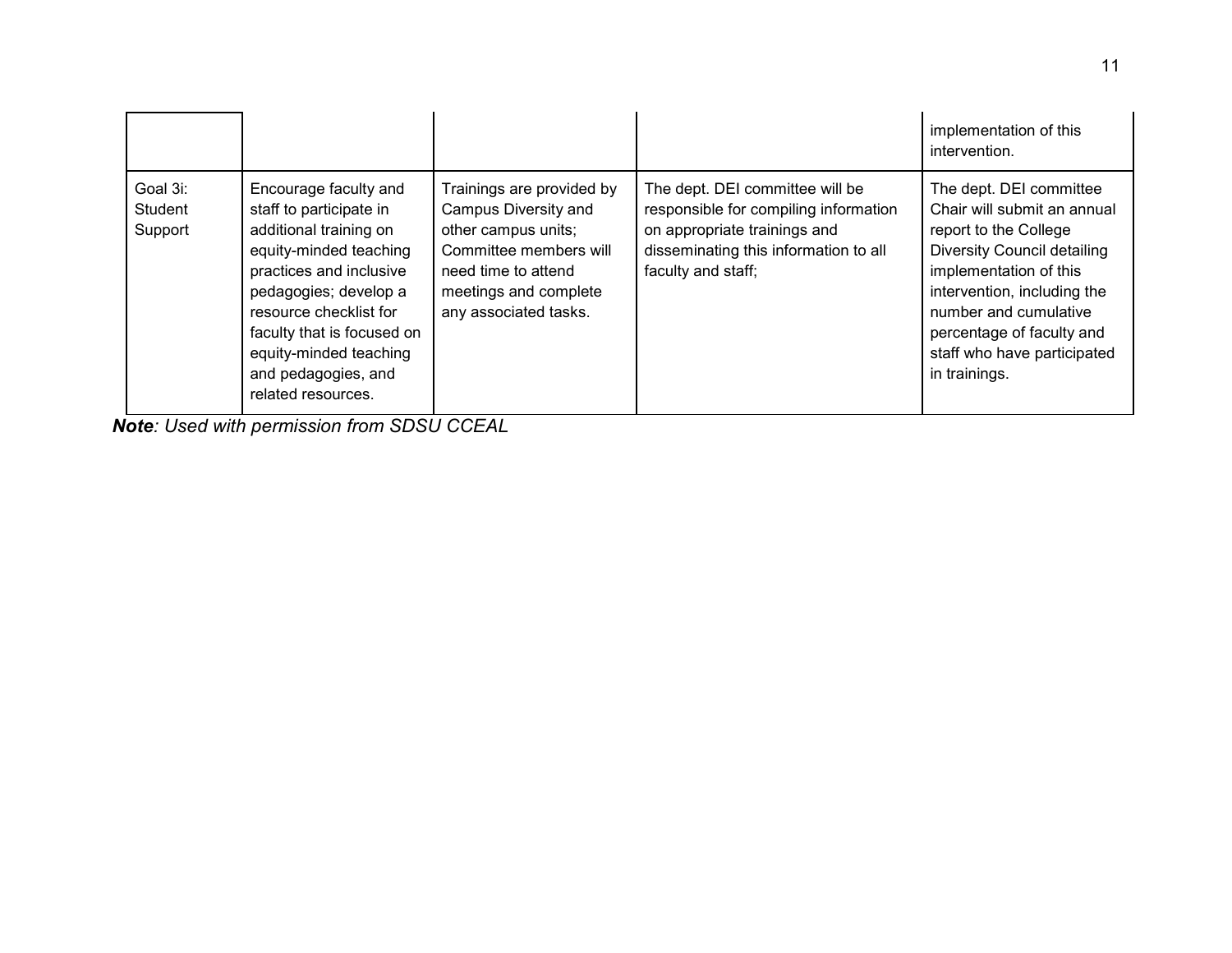Based on the recommendation of the University Senate standing committee on Diversity, Equity and Inclusion (DEI), *ALL* departments must include in their plans the following four interventions for recruiting a diverse faculty and staff:

- 1. Implicit bias training for all search committees;
- 2. Including a certified Inclusion Representative on all search committees;
- 3. Incorporate at least two of the following Building on Inclusive Excellence (BIE) criteria into search efforts:
	- Is committed to engaging in service with underrepresented populations within the discipline
	- Has demonstrated knowledge of barriers for underrepresented students and faculty within the discipline
	- Has experience or has demonstrated commitment to teaching and/or mentoring underrepresented students
	- Has experience or has demonstrated commitment to integrating understanding of underrepresented populations and communities into research
	- Has experience in or has demonstrated commitment to extending knowledge of opportunities and challenges in achieving artistic/scholarly success to members of an underrepresented group
	- Has experience in or has demonstrated commitment to research that engages underrepresented communities
	- Has interest in developing expertise in cross-cultural communication and collaboration
	- Has research interests that contribute to diversity and equal opportunity in higher education
- 4. Strategies that will lead to an applicant pool (of those who meet the basic qualifications) with a proportion of historically underrepresented groups that is similar to the proportion among those holding terminal degrees in the discipline.

# *9. Accountability*

Departments should outline a specific plan, with timeline, for monitoring progress toward the goals. While some of this information is included in the charts above, under responsibility and assessment, please describe how the unit will implement mechanisms to help ensure accountability.

For goals 1a to 1d, the search committee committee and search committee chair will be responsible for the implementation of the interventions during those years when the department is hiring new faculty.

For goals 2a, and 2c, the department DEI committee chair will submit an annual report to the College Diversity Council detailing activities and progress on implementation of all planned interventions.